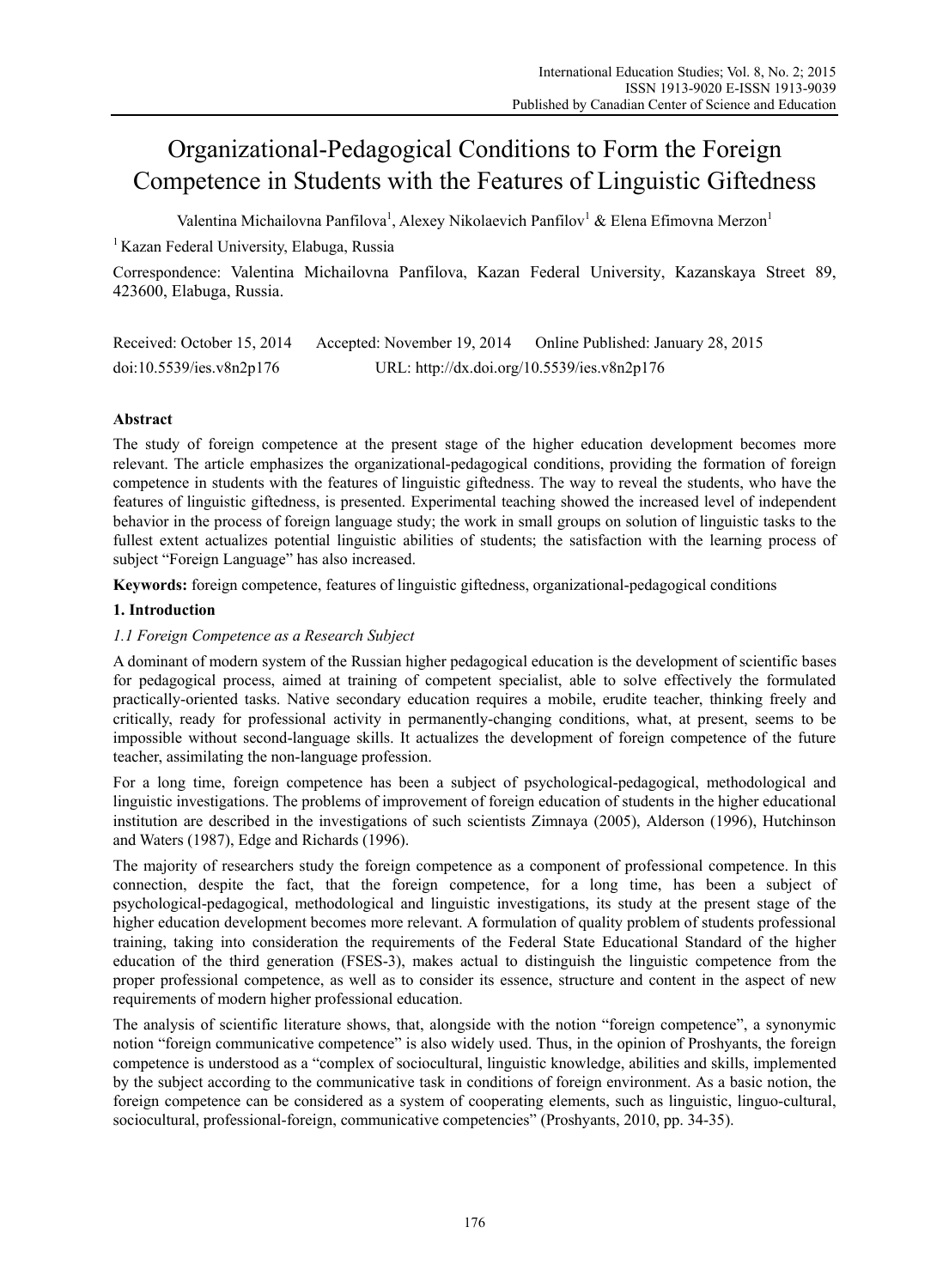## *1.2 The Characteristics of Components of Foreign Competence*

It shall be noted that a number of native researchers, such as Gez and Zimnaya, define the foreign competence quite narrowly, as an ability to understand and produce the infinite number of sentences, correct in linguistic relation, by means of conventional linguistic signs (Gez, 1985; Zimnaya, 2005). These abilities are based on communicative skills, shown in appropriate means of communication (speaking, listening comprehension, reading and writing):

- speaking, as a communication mode and an integral part of speaking activity, presupposes the presence and formation of lexical, grammatical and pronouncing skills of speaking; the ability to use the speech etiquette (greeting, invitation, request, refusal, apology); the ability to express the main speech functions (to confirm, to express, to doubt, to approve, to promise); the ability to speak expressively and to speak up integrally, cohesively and logically; the ability to speak independently and to speak up productively, ad lib. and in normal pace; the ability to retell, what was read, listened and also to communicate, what was seen;

- listening comprehension involves the development of lexical, grammatical, perceptive skills of listening comprehension; phonemic audition and auditory span; the ability to perceive, identify, understand and interpret the message, to check back, to anticipate, to understand the speech in normal pace, in phonetic notation, to understand the utterances of different character and style, to understand general content; the ability to understand the main idea, meaning of the text, to choose the main from the utterances;

- reading involves the perception of the written text; the ability to recognize the handwriting, the ability to identify, understand, interpret the text; the development of reading skills for search and detail; the ability to choose the material for reading, to read rather quickly and to guess the meaning of unknown words, to use the dictionary and other reference materials; the ability to use additional sources, to understand the main idea, meaning, content of the text, and, moreover, to choose the main from what was read;

- writing is the ability to organize, to formulate the message, the ability to handwrite and to type the text; it involves lexical, grammatical and graphical skills of writing; to write rather quickly and to choose the required information, to fix the main ideas, to draw up a plan and a thesis of the utterance; to write everyday and business letters, to fill in the definite types of commercial documents (Kostyukova & Morozova, 2011, p. 47).

Foreign researchers, for instance, J. Raven and N. Khomsky, expand this notion, involving the following components:

- linguistic (the knowledge of vocabulary, phonetics, grammar and equivalent skills),

- sociolinguistic (reflects sociocultural conditions of language use),

- pragmatic (presupposes the implementation of communicative function, the production of speech acts) (Raven, 2002; Khomsky, 1972).

Yan Van Ek suggests another structure of foreign competence, according to which the following components are distinguished: linguistic, sociocultural, sociolinguistic, strategic, discursive, social (Van Ek, 1990).

The researchers note that the components of foreign competence should not be considered as independent from each other, as they present different sides of the integral foreign competence. It is essential, that among the components of foreign competence, distinguished by the majority of researchers, the content of some, for instance, sociocultural and sociolinguistic components, falls beyond the scope of only knowledge and skills, specific for the foreign language, and involves the skills, connected with the definite level of social competence of the future specialist.

#### *1.3 Professional Orientation of Foreign Competence*

However, it shall be noted that neither of mentioned models specifies the elements in its component part, associated with human professional activity. Kostyukova and Morozova mention, that in current conditions of development of the higher professional education in the process of passing to FSES-3, it is insufficient to be limited to linguistic and sociolinguistic aspects of foreign competence, not paying enough attention to professional orientation of language training of the future specialists. Kostyukova and Morozova define the foreign competence as "a situational category, reflecting an ability of the future specialist to implement knowledge-professional and linguistic (grammar, vocabulary, phonetics), foreign communicative skills (to bring the effective communication into action); professional-personal qualities of the student (communicativeness, tolerance, ability to overcome the psychological barrier in communication in another language) and the experience of foreign professional communication, promoting the creative solution of different practically-oriented tasks, appearing in the process of studying" (Kostyukova & Morozova, 2011, p. 10).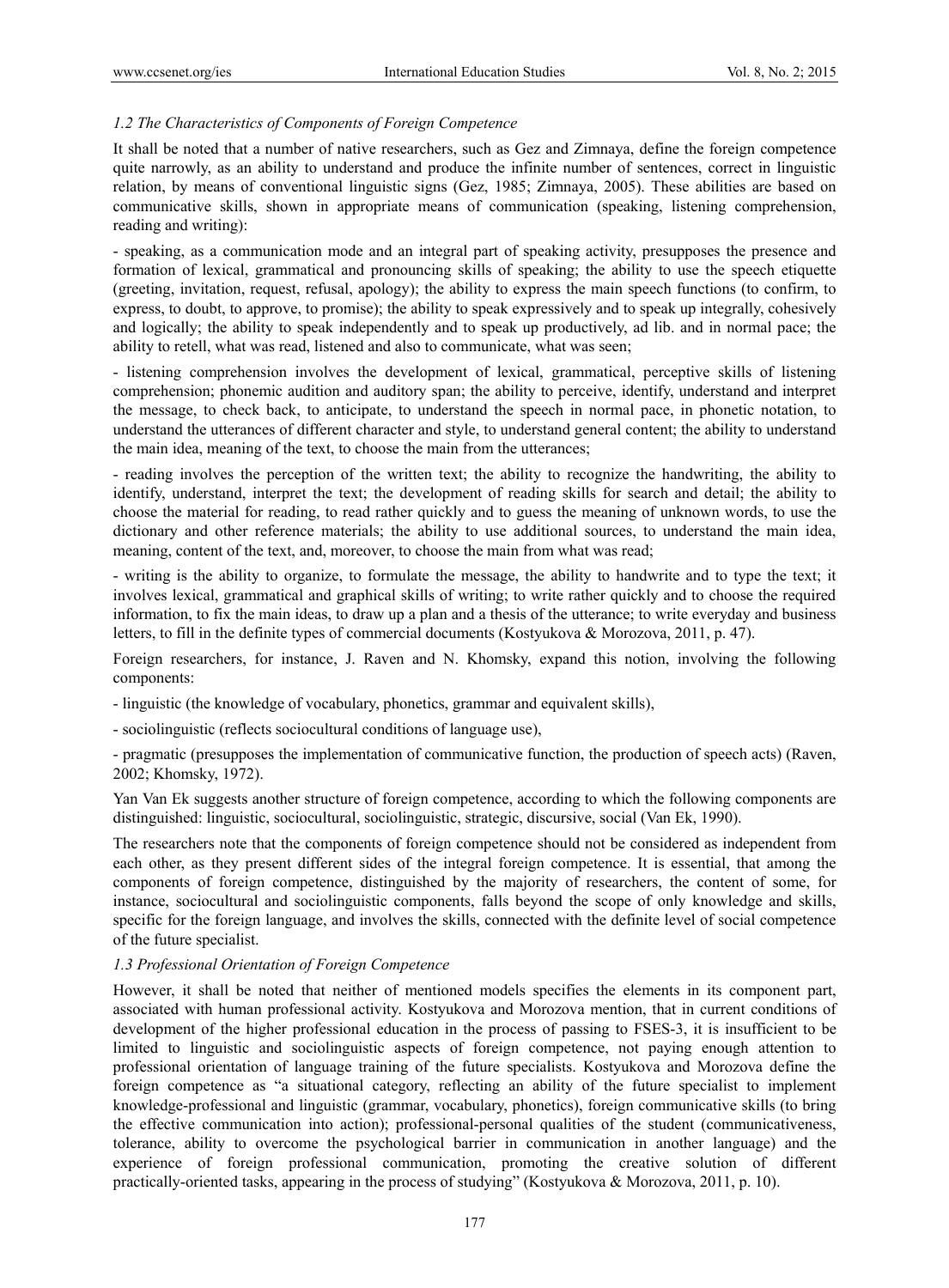The investigation of Galimzyanova also underlines the professional orientation of foreign competence components, which the author determines as a complex system, integrative continuity of foreign and professionally domain knowledge, skills and abilities, motivation and understanding of foreign information, reflection and ability to self-management. In the structure of foreign competence, the author distinguishes the linguistic, communicative and pragmatic competencies. To the first group–linguistic–the author refers the main competencies, determining the knowledge of oral and written foreign speech, at that, if the linguistic competence is shown as a sum of knowledge about language, the ability to discriminate and to use the linguistic elements correctly, then the speech competence can be presented as the speech behavior according to the task of communication, as a linguistic system in action using the linguistic means, consistencies of their functioning to build the utterances–from the simplest expression of feelings to communication of nuances of intellectual and professional information. The second group–communicative–involves the professional-communicative (an ability to use the linguistic and speech means adequately for the purposes of communication tasks; it is also based on the ability to build the speech behavior taking into consideration professional communicative situations and ability for the communicative foreign activity in the professional sphere) and intercultural competencies (a definite combination of knowledge about culture of the studied foreign language). The third group of competencies–pragmatic–is presented by information-technological and self-educational competencies, which, being interdependent, have the common purposes. Information-technological competence is based on abilities to search for the required professionally significant information and to take it out from various sources, to convert it from one sign system to another, to evaluate it and to communicate the content of this information according to the formulated task, and also to use the Internet resources productively in the process of professional activity. The development of self-educational competence is connected with the ability to enrich knowledge in the process of individual searching and creative activity (Galimzyanova, 2009, pp. 19-20).

Some authors introduce the notion of "foreign professional communicative competence". Thus, the investigation of Mikhailova, the professional-foreign competence of students is determined as "the ability and readiness of future specialists to solve the communicative tasks in the sphere of professional activity, bringing into action the foreign communication with native speakers, searching and analyzing the information, required to study the foreign experience, and also the ability to work with scientific-technical literature and documentation in foreign language in the sphere of selected specialization, using the means of informational and communicative technologies" (Mikhailova, 2012, p. 8).

In the opinion of Andrienko, the notion "foreign professional communicative competence" is determined as "the ability of future specials to bring into action the professionally oriented communication as a secondary linguistic personality; to interact with the bearers of another culture, taking into consideration national values, standards and views; to create positive thinking for communicants in communication; to select communicatively viable ways of verbal and nonverbal behavior, based on knowledge about science and culture of the other nations under the polylogue of cultures; to preserve national self-identification in conditions of international integration and mobility" (Andrienko, 2007, p. 10). Structural-informative model of foreign professional communicative competence consists of the combination of the following key (basic) competencies: linguistic, discursive, strategic; sociocultural, pragmatic (social), linguo-professional, social-informative, social-political, personal (private, individual) (Andrienko, 2007).

#### *1.4 Foreign Competence as an Integrative Personal-Professional Education*

As per Nikitina, the foreign competence presents the integrative personal-professional education, which determines the ability of the future specialist to solve the problems and typical tasks, emerging in professional and socially determinated situations, using the knowledge of foreign language. The components of foreign competence are the linguistic, speech, sociocultural, compensating and educational-cognitive competencies (Nikitina, 2010). The author considers the professional-foreign competence as a complex of three components: motivational-value-conscious (the interest to professional-foreign training and understanding of its significance for future career; the understanding of necessity to use the means of informative and communicative technologies in future professional activity; the interest to different types of educational and professional activity, using the means of informative and communicative technologies at the lessons on professional-foreign training etc.); cognitive-pragmatist (uniting foreign communicative competence in the sphere of professional activity and common cultural competencies, including the informative ones) and emotional-volitional (connected with adequate self-esteem of abilities and elaboration of sense of responsibility for the successes in educational future professional activity) (Nikitina, 2010, p. 17).

Thus, the formulation of quality problem of students' professional training, based on the requirements of the FSES 3 of the higher education, makes actual to distinguish the foreign competence, and also the necessity to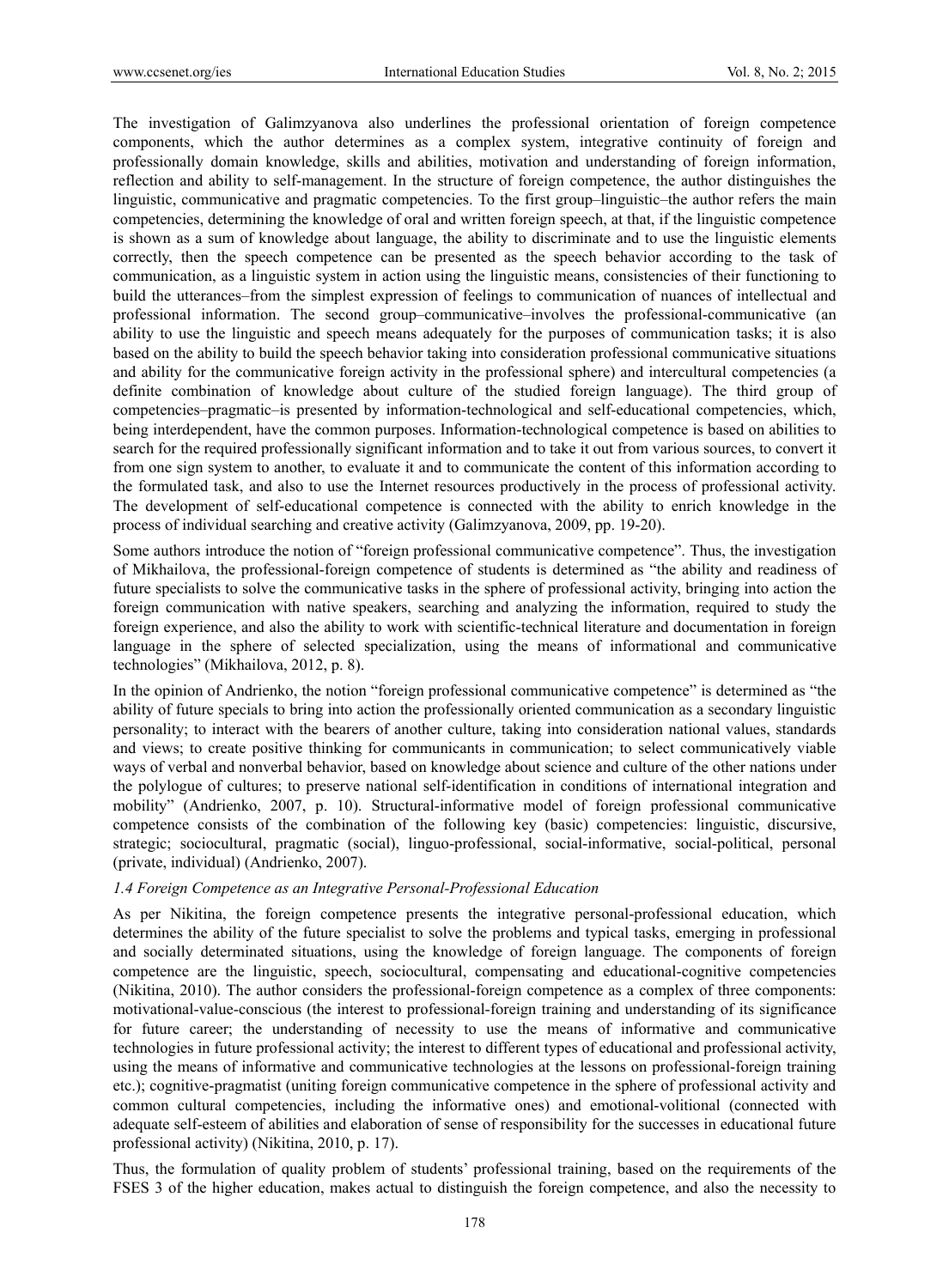consider its essence, structure and content in the aspect of new requirements to the higher education.

## *1.5 Formedness of Foreign Competence in Students with the Features of Linguistic Giftedness*

The level of formedness of foreign competence in students, studying the foreign language, is different. From our point of view, one of the reasons is a significant variation of students' linguistic abilities: from low abilities to the linguistic giftedness. We understand the linguistic giftedness as a number of individual-psychological constitutions of a personality, characterizing the increased level of intellectual, communicative, linguistic abilities, providing a stable motivation in language study, easiness and speed of language assimilation, creativity in selection of communication ways in foreign language, effectiveness of language use in the process of professionally oriented foreign communication. A student with the features of linguistic giftedness is characterized by the following individual-psychological traits: he has a stable motivation for foreign language study; the increased level of intellectual, communicative and linguistic abilities; demonstrates easiness and quickness in acquisition of linguistic knowledge; he is characterized by creativity in selection of ways for communication in foreign language and efficiency of language use in the process of professionally oriented foreign communication. Then, the foreign competence of students with the features of linguistic giftedness is understood as the integrative personal-professional education, which determines the student ability and readiness for creative solution of practically oriented and informative-communicative tasks in the sphere of professional activity and foreign professionally oriented communication with the native speakers in conditions of foreign environment (Panfilova, 2014). A number of topical issues emerges: is there a connection between the characteristics of students linguistic giftedness and formation of foreign competence, in what organizational-pedagogical conditions the foreign competence is being successfully formed in students with the features of linguistic giftedness.

## **2. Procedure**

## *2.1 Revelation of Students' Linguistic Giftedness*

In order to reveal a linguistic giftedness, there were tested the students, studying non-language specialties (the faculties of pedagogies and psychology, biology, physics-mathematics, economics and management). The selection control constitutes 194 people. The following methods were used: "The investigation of linguistic analysis" (High level of formedness of linguistic analysis is connected with the quality of dynamics of acquisition and speaking both native and foreign languages, facilitates individual orientation in language, serves as an indicator of linguistic capacity); "A diagnostics of mechanism of probabilistic forecasting" (The probabilistic forecasting is understood as the anticipation of future. According to such forecast, the preparation to relevant actions is carried out. In this content–to speech actions. The ability to select the words of the phrase correctly, taking into consideration the former context, preceding the new one, preconditions one of the most important components of human speech activity) (Panfilov & Panfilova, 2014). In order to reveal motivation to study a foreign language, the test-questionnaire of Dubovitskaya was used (A peculiar characteristic of the procedure is that not the motivation of educational activity in whole is studied, but the specificity of motivation of educational activity, manifested in study of definite educational subjects, in our case–"Foreign Language") (Dubovitskaya, 2002).

The dispersion of IQ index of the respondents constitutes from 102 to 113, i.e. the index of the respondents is above the average. Motivation of students of non-linguistic specialties to study the foreign language has rather high indices–57% respondents (see Table 1).

|  | Table 1. Diagnostics of learning motivation orientation |  |
|--|---------------------------------------------------------|--|

|                                   | Faculty of Philology and<br>Journalism | Faculty of<br><b>Biology</b> | Faculty of Psychology and<br>Pedagogy |
|-----------------------------------|----------------------------------------|------------------------------|---------------------------------------|
| level of development of intrinsic | high $-63\%$                           | high $-55\%$                 | high $-53\%$                          |
| motivation                        | average $-28\%$                        | average $-27\%$              | average $-24\%$                       |
|                                   | $10w - 9\%$                            | $10w - 18\%$                 | $10w - 23\%$                          |

The average index of the short-term memory level is 7 points from 9 (see Table 2).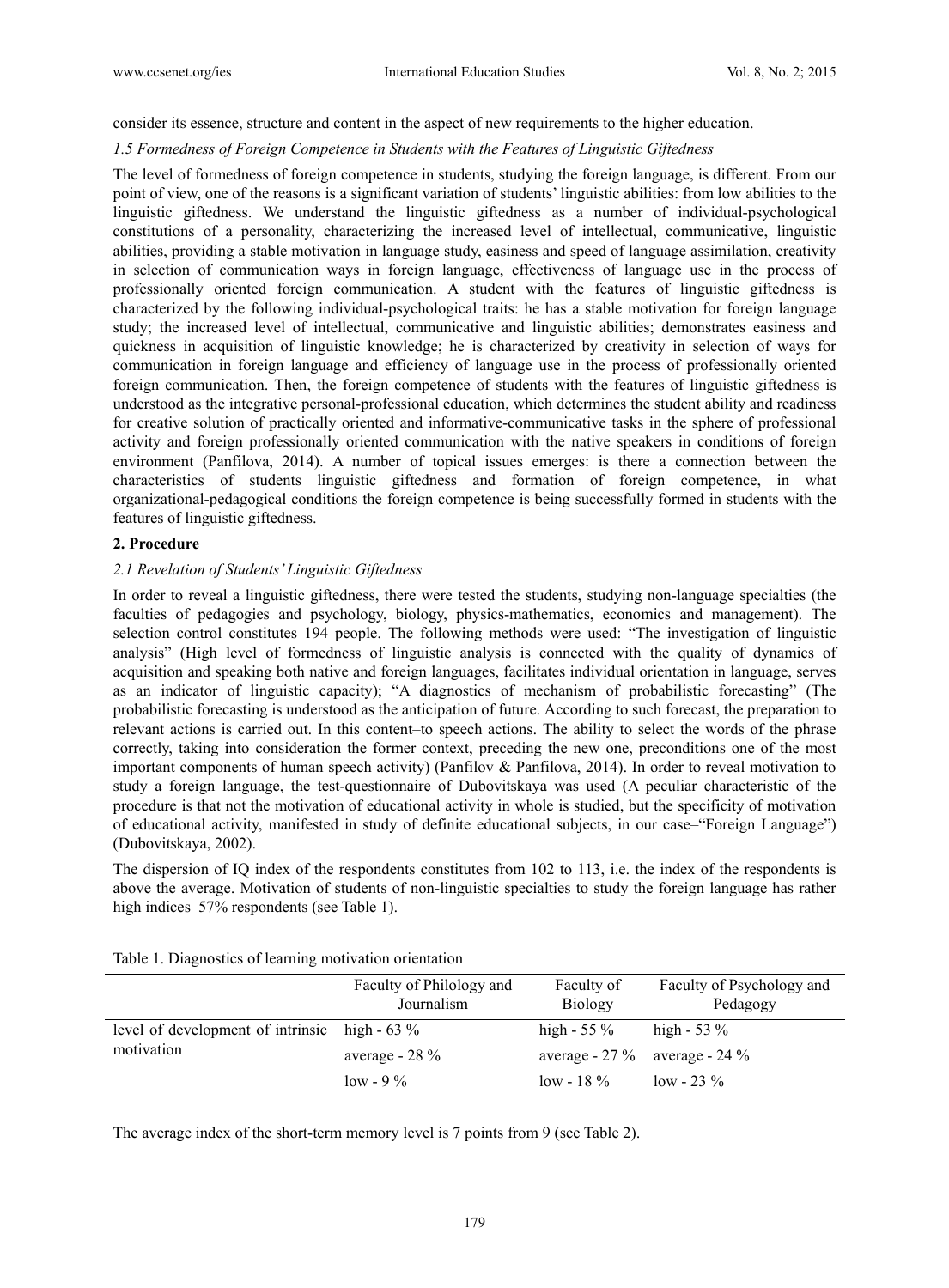## Table 2. Study of short term memory

| Method of study of short term memory           | Faculty |    |                                                          |  |  |
|------------------------------------------------|---------|----|----------------------------------------------------------|--|--|
|                                                |         |    | Philology and Journalism Biology Psychology and Pedagogy |  |  |
| Words (quantity)                               |         |    |                                                          |  |  |
| Numbers (quantity)                             |         | 16 |                                                          |  |  |
| average level of short-term memory in points 7 |         |    |                                                          |  |  |

The development level of linguistic analysis: 52% of respondents have a high level. The level of formedness of probabilistic forecasting mechanism: 54% of respondents have a high level (see Table 3).

| Table 3. Levels of linguistic analysis and mechanism of formation of probabilistic forecasting |  |  |  |
|------------------------------------------------------------------------------------------------|--|--|--|
|                                                                                                |  |  |  |

|                                                    | Faculty                     |                 |                            |  |  |
|----------------------------------------------------|-----------------------------|-----------------|----------------------------|--|--|
| Method                                             | Philology and<br>Journalism | Biology         | Psychology and<br>Pedagogy |  |  |
| linguistic<br>analysis<br>Study<br>(level of<br>of | high $-60\%$                | high - $48%$    | high - $49%$               |  |  |
| development)                                       | average $-30\%$             | average - 33%   | average - 35%              |  |  |
|                                                    | $10w - 10\%$                | $low - 19\%$    | $low - 16\%$               |  |  |
| Diagnostics of probabilistic forecasting           | high $-65\%$                | high $-46\%$    | high - $51\%$              |  |  |
| mechanism (level of development)                   | average $-28%$              | average $-39\%$ | average $-35%$             |  |  |
|                                                    | $low - 7\%$                 | $low - 15\%$    | $low - 14\%$               |  |  |

Based on the analysis of the obtained diagnostic and data of postdiagnostics interview, there was distinguished a group of "students with a linguistic giftedness", consisting of 51 persons, what constitutes 26% of the primary selection. The additional investigation was carried out with this group. The students with the linguistic giftedness were suggested to write an essay to the topic "My successes in studying of the foreign language in the higher educational institution". The essay text was investigated by means of content-analysis. The following units of the analysis were distinguished: 1) satisfaction of students with their existing level of foreign competence; 2) consideration of linguistic abilities in the process of foreign competence formation. The analysis of data, recorded in coding matrix, provided us with the opportunity to make the following conclusions: the students with the features of linguistic giftedness are not satisfied with the formedness level of their foreign competence; they consider, that their linguistic potential is not used to the fullest extent, that the traditional methods for foreign language teaching do not allow assimilating the language at the higher level; the higher the level of linguistic giftedness is, the more the dissatisfaction with traditional technologies to form the foreign competence is expressed.

Thus, the empiric investigation allowed formulating the organizational-pedagogical task, which is to be solved: to create special organizational-pedagogical conditions for foreign language assimilation for the students, who have the features of linguistic giftedness; to construct the individual educational route to study the foreign language for those students, who expressed the desire to work individually.

There were formed two groups of students, who have the features of linguistic giftedness: control and experimental. The special organizational-pedagogical conditions were created in the experimental group.

#### *2.2 Technologies to Form the Foreign Competence in Students with the Features of Linguistic Giftedness*

The formation of foreign competence in students with the features of linguistic giftedness, but not just the sums of knowledge, skills and abilities, also presupposes the search for new educational methods and technologies. The most prospective ones, in the case of training the students with high level of abilities, are the developing technologies, based on active, reflexive-pragmatist forms and educational methods, to which belong the following:

- the technologies of problem-module education, which are implemented on the basis of educational program for the subject, made in the view of modules, that presupposes independent or partially independent study of the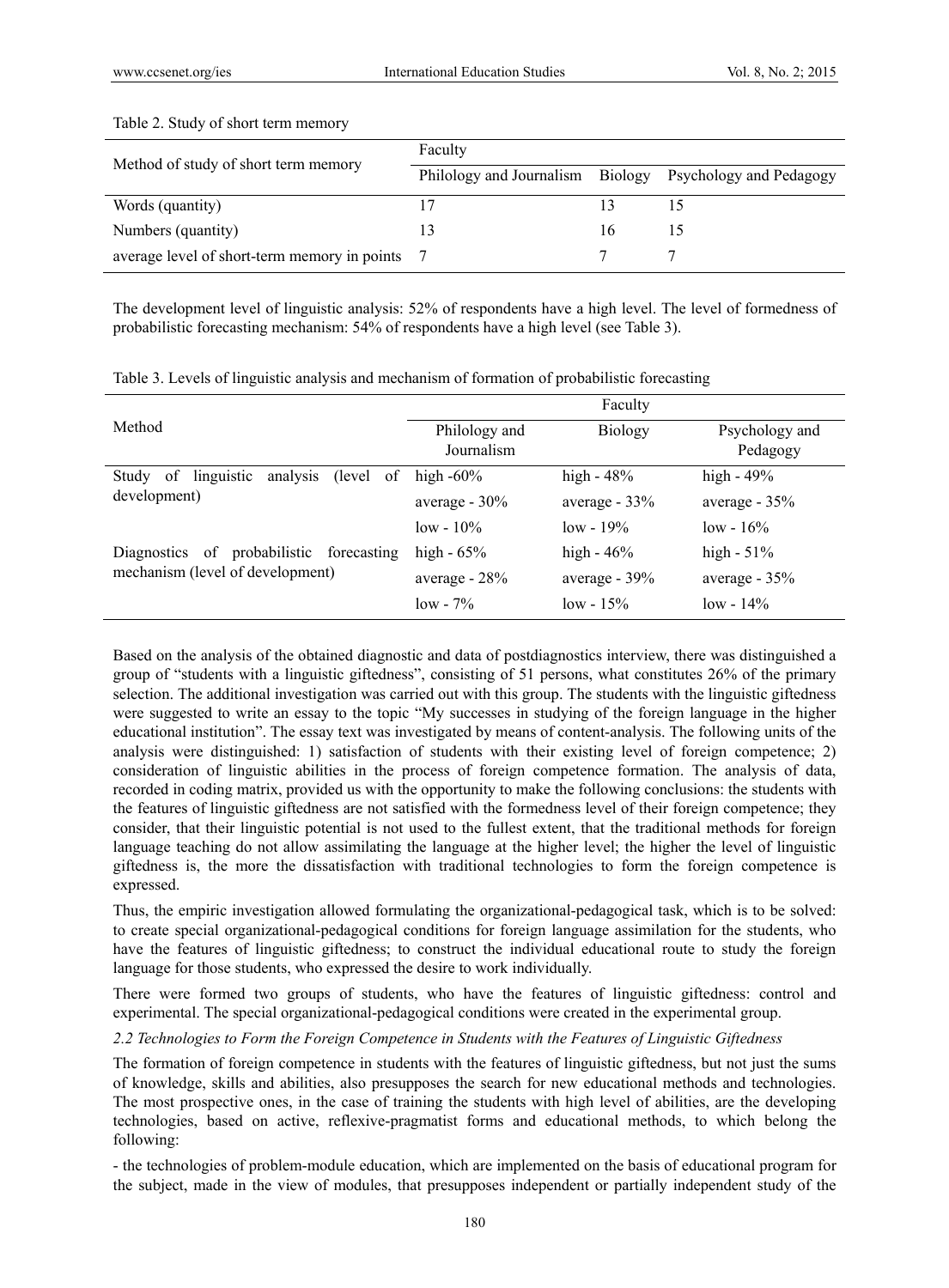material by the student, with knowledge revision and its use in practice for task solution, self-control and check (for instance, by means of testing) of obtained results, self-evaluation and correction of educational-cognitive activity. The implementation of problem-module education provides its individual character, regulation of work pace, degree of problematicity and scope of educational material, the level of task complexity, support a high level of cognitive activity and independence of students;

- educational procedures as an educational investigation, in the course of which the students carry out the following types of activity: 1) the problem facing, 2) the data collection - "verification", 3) the data collection experimentation, 4) the planning of investigation, 5) the analysis of course of investigation, 6) the conclusions, reflection of results. In the process of educational investigations, the students make mental efforts (analysis, synthesis, generalization, classification, systematization, verification of data validity etc.), based on which they develop intellectual abilities and communicative skills;

- communicative technologies (brainstorm, discussion, press-conference, debate-dialogue, educational debates and other active forms and methods), aimed at organization of work in group and at collaboration, at formation of students universal skills, connected with accommodation of interests and setting of general aims of activity, projecting of ways of activity, analysis and presentation of information or obtained results, self-presentation, culture of substantiation of your own judgments, understanding and evaluation of different viewpoints, decision making and others (Kasper & Kellerman, 1997; Canale & Swain, 1980).

In formation of foreign communicative competence in students with the features of linguistic giftedness, a significant didactic potential belongs to the informational technologies, which involve the students to the foreign professional activity, develop linguistic skills and speech abilities, and teach to use electronic reference materials, dictionaries. At present, mixed educational forms, combining different methods, act as effective ones in didactic innovations. In this connection, in training of students with the features of linguistic giftedness, a web-quest technology for foreign language teaching is presented as quite relevant, as, being based on project methods, integrates both program, group and communicative method, as well the problem method, a method of conversation. According to the investigation of Baguzina, the analysis of experience of web-quest implementation and approbation in the sphere of foreign language teaching, provides an opportunity to develop the skills of informational activity, to form positive emotional relation to the cognitive process, to increase motivation of studying, the quality of acquired knowledge on the studied subject, to develop the students creative potential, to form general skills of acquirement strategy to assimilate the educational material. At that, the themes of web-quests can be different, the problem tasks can differ in the degree of complexity (Baguzina, 2012).

## *2.3 Organizational-Pedagogical Conditions to Develop the Foreign Competence in Students with the Features of Linguistic Giftedness*

The abovementioned technologies provided a basis for development of organizational-pedagogical conditions to develop the foreign competence in students with the features of linguistic giftedness (didactic, educational-methodological and organizational-technical).

A didactic condition to develop the foreign competence in students with the features of linguistic giftedness involves the following: specification of educational content on the subject "Foreign Language"; the study of practically-oriented oral topics; the provision of dialogueness in communication of all participants of the educational process in the course of subject-subject relations; the expansion of content of foreign education due to inclusion of extracurricular types of activity; the organization of reflection as a personal understanding, analysis of proper foreign communicative activity; the discussion of previously reasoned problems, including the ones, which spontaneously appear in the course of practically-oriented communication; the execution of educational-research works, using the literature in foreign language, which involve summaries, articles, thesis, reviews, reports etc.

Educational-methodological conditions to develop the foreign competence in students with the features of linguistic giftedness presuppose the development and implementation of specially created training pack (TP) on the subject. A training pack is oriented at organization of subject-subject relations in the range of thesis of competence, personally-oriented and pragmatist approaches, accepted in the work, and it is achieved due to the following: the creation of different in structure professionally-oriented educational situations in Foreign Language classes; granting the student a right for individual selection; permanent correction of the created educational situations, aimed at the development of foreign competence of the student.

Organizational-technical conditions to develop the foreign communicative competence presupposes the presence and active use of possibilities of modern training equipment (computers, audio-video facilities etc.) and Internet-resources in the course of teaching the discipline "Foreign Language" in the process of organization of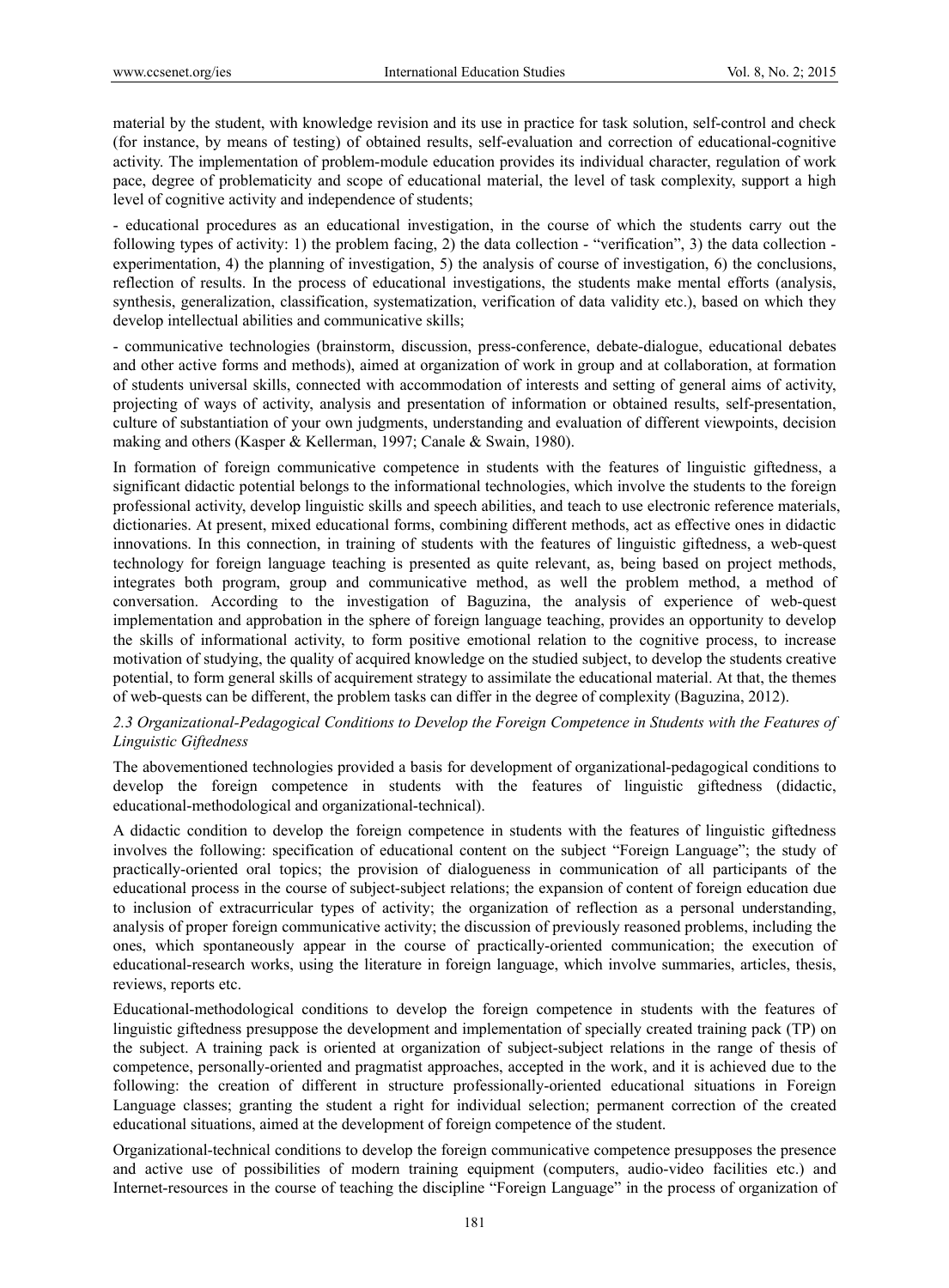different forms of activity (educational, quasi-professional and educational-professional).

The experimental group was aimed at the increase of foreign competence at implementation of abovementioned organizational-pedagogical conditions for the foreign language study. The students of experimental group acquired the experience to solve different tasks, executing the social roles and functions, based on formed knowledge, universal abilities, referring to different spheres of social life. This group used active educational methods, by means of inclusion of students to specially created educational situations, imitating vital and professional problems (business games, role playing, discussions, conferences, projects, disputes). The experimental education took place during one term, the control and experimental groups were subject to the repeated investigation, using the same parameters.

## **3. The Results and Their Discussion**

The developed and experimentally checked organizational-pedagogical conditions (didactic, educationalmethodological and organizational-technical) allow increasing the level of foreign competence in students with the features of linguistic giftedness in the process of assimilation of the discipline "Foreign Language" by the students. It was found out, that the key pedagogical condition for effective development of foreign competence in students with the features of linguistic giftedness are the developing technologies, based on active, reflexive-pragmatist and informative-communicative forms and methods of education.

It was proved by the following. The level of motivation to study the discipline "Foreign Language" in experimental group increased up to 63%, and in the control group, it stayed at the former level-57% (see Table 4).

| $\#$                     | Samples                                    |                | Deviations from average |           | Squared deviations |         |
|--------------------------|--------------------------------------------|----------------|-------------------------|-----------|--------------------|---------|
|                          | Experimental Group (EG) Control Group (CG) |                | EG                      | $\rm{CG}$ | EG                 | CG      |
| $\mathbf{1}$             | 19                                         | 15             | 2.68                    | 2.64      | 7.1824             | 6.9696  |
| $\overline{2}$           | 18                                         | 16             | 1.68                    | 3.64      | 2.8224             | 13.2496 |
| 3                        | 19                                         | 15             | 2.68                    | 2.64      | 7.1824             | 6.9696  |
| $\overline{\mathcal{L}}$ | 19                                         | 16             | 2.68                    | 3.64      | 7.1824             | 13.2496 |
| 5                        | 20                                         | 15             | 3.68                    | 2.64      | 13.5424            | 6.9696  |
| 6                        | 18                                         | 16             | 1.68                    | 3.64      | 2.8224             | 13.2496 |
| $\boldsymbol{7}$         | 19                                         | 15             | 2.68                    | 2.64      | 7.1824             | 6.9696  |
| $8\,$                    | 19                                         | 16             | 2.68                    | 3.64      | 7.1824             | 13.2496 |
| 9                        | 20                                         | 16             | 3.68                    | 3.64      | 13.5424            | 13.2496 |
| 10                       | 19                                         | 17             | 2.68                    | 4.64      | 7.1824             | 21.5296 |
| 11                       | 18                                         | 15             | 1.68                    | 2.64      | 2.8224             | 6.9696  |
| 12                       | 19                                         | 15             | 2.68                    | 2.64      | 7.1824             | 6.9696  |
| 13                       | 19                                         | 16             | 2.68                    | 3.64      | 7.1824             | 13.2496 |
| 14                       | 18                                         | 17             | 1.68                    | 4.64      | 2.8224             | 21.5296 |
| 15                       | 19                                         | $8\,$          | 2.68                    | $-4.36$   | 7.1824             | 19.0096 |
| 15                       | 12                                         | 9              | $-4.32$                 | $-3.36$   | 18.6624            | 11.2896 |
| 17                       | 13                                         | $8\,$          | $-3.32$                 | $-4.36$   | 11.0224            | 19.0096 |
| 18                       | 14                                         | 9              | $-2.32$                 | $-3.36$   | 5.3824             | 11.2896 |
| 19                       | 12                                         | $\,8\,$        | $-4.32$                 | $-4.36$   | 18.6624            | 19.0096 |
| 20                       | 11                                         | 9              | $-5.32$                 | $-3.36$   | 28.3024            | 11.2896 |
| 21                       | 13                                         | 7              | $-3.32$                 | $-5.36$   | 11.0224            | 28.7296 |
| 22                       | 13                                         | $\overline{7}$ | $-3.32$                 | $-5.36$   | 11.0224            | 28.7296 |

Table 4. Values of the level of motivation to study discipline "Foreign Language" in experimental and control groups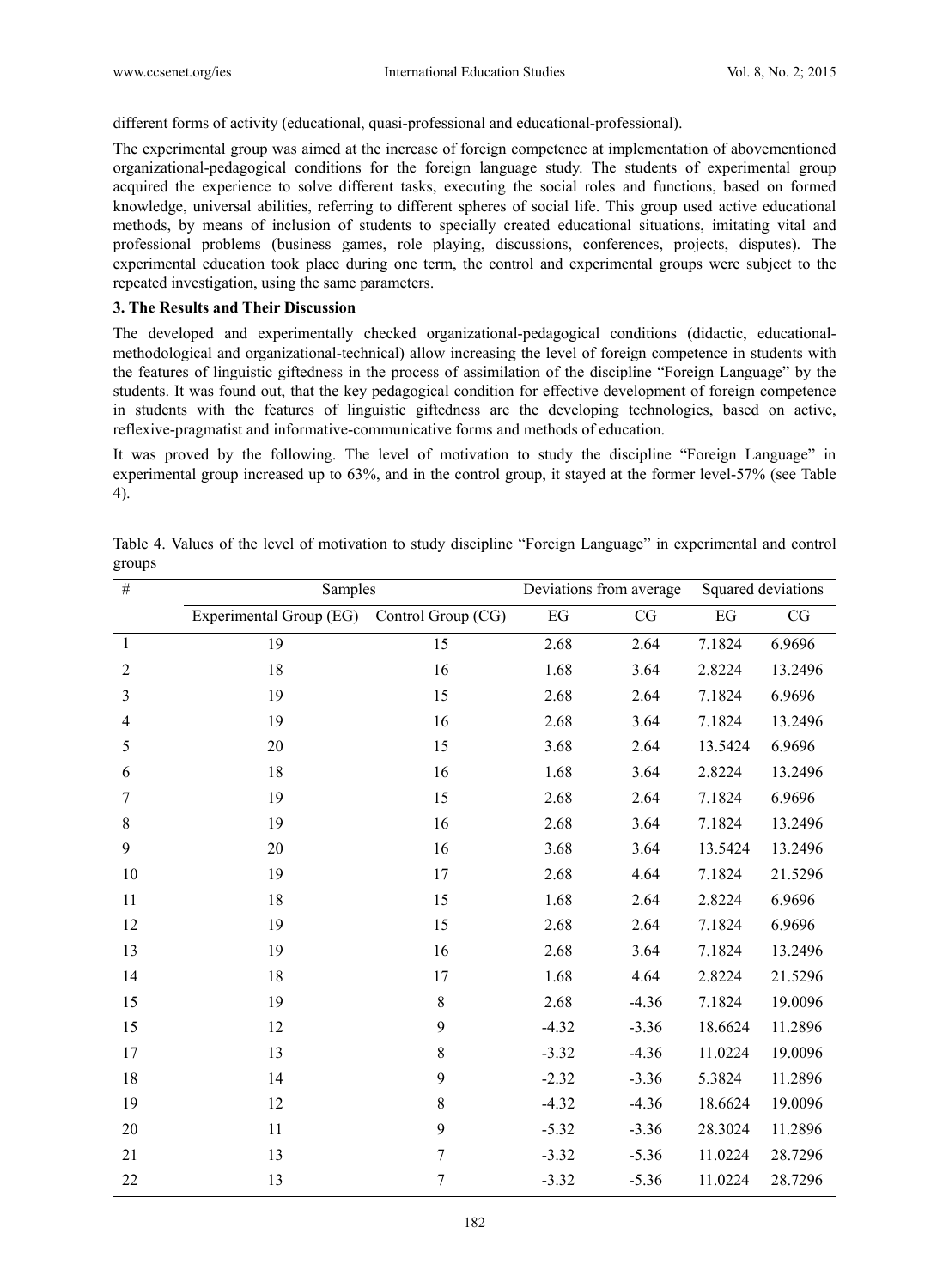| 23      | 12    | 8     | $-4.32$ | $-4.36$  | 18.6624 | 19.0096 |
|---------|-------|-------|---------|----------|---------|---------|
| 24      | 12    | q     | $-4.32$ | $-3.36$  | 18.6624 | 11.2896 |
| 25      | 13    | 7     | $-3.32$ | $-5.36$  | 11.0224 | 28.7296 |
| Total   | 408   | 309   | $-0$    | $\theta$ | 255.44  | 371.76  |
| Average | 16.32 | 12.36 |         |          |         |         |

To assess the significance of differences in the level of motivation in students with signs of linguistic giftedness of study groups we used the method of counting the Student t-criterion. Critical values were obtained: at p≤0.05 the critical value of 2.01, at p≤0,01 critical value of 2.68. Axis of significance was defined (see Figure 1).



Figure 1. The axis of significance in the comparison of indicators of intrinsic motivation

Analysis of the data shows that the  $t_{emp} = 3.9$  is in the area of significance. A statistically significant difference by the motivational component of foreign language competence of students was revealed that demonstrates that the students in the experimental group significantly differ from the control group of students by a high level of motivational component, reflecting the educational and professional motives and values. These results reflect the fact that the organizational and pedagogical conditions lead to an increase in the level of foreign language competence of students with linguistic signs of giftedness.

The level of foreign competence was determined based on average grade of rating (grade-rating system for knowledge evaluation as per 100-grade scale). The experimental group demonstrated the average - 89, the control one - 78. The participants of the experiment were suggested to work with the text of their essay, written in the recital of the experiment, and to make changes, if they want. The text of the reworked essay was investigated by means content-analysis, based on the following units of analysis: 1) satisfaction of students with their level of foreign competence; 2) consideration of linguistic abilities in the studying process of the discipline "Foreign Language". The conclusions after the text handling are the following. In the control group, satisfaction with the technology of foreign competence formation was not changed. In the experimental group, it was mentioned, that: 1) the level of independence in foreign language study was increased; 2) the work in small groups to solve the linguistic problems provides an opportunity to actualize the linguistic abilities; 3) satisfaction with the assimilation process of the discipline "Foreign Language" was increased.

## **4. Conclusion**

Theoretical analysis of literature allowed determining the theoretical approaches to understanding of foreign competence of linguistically gifted students, the content of notions "foreign competence", "linguistic giftedness", allowed developing the author's model to form the foreign competence in students with the features of linguistic giftedness, and also to reveal psychological-pedagogical conditions for its formation.

The foreign competence is considered as a complex, multi-component formation, at that, in the process of linguistic training, the attention is focused on professional orientation of students' foreign competence. Foreign competence of students with the features of linguistic giftedness is understood as an integrative personalprofessional formation, which determines the ability and readiness of student to creative solution of practically-oriented and informative-communicative tasks in the sphere of professional activity and foreign professionally oriented communication with the native speakers in conditions of foreign environment.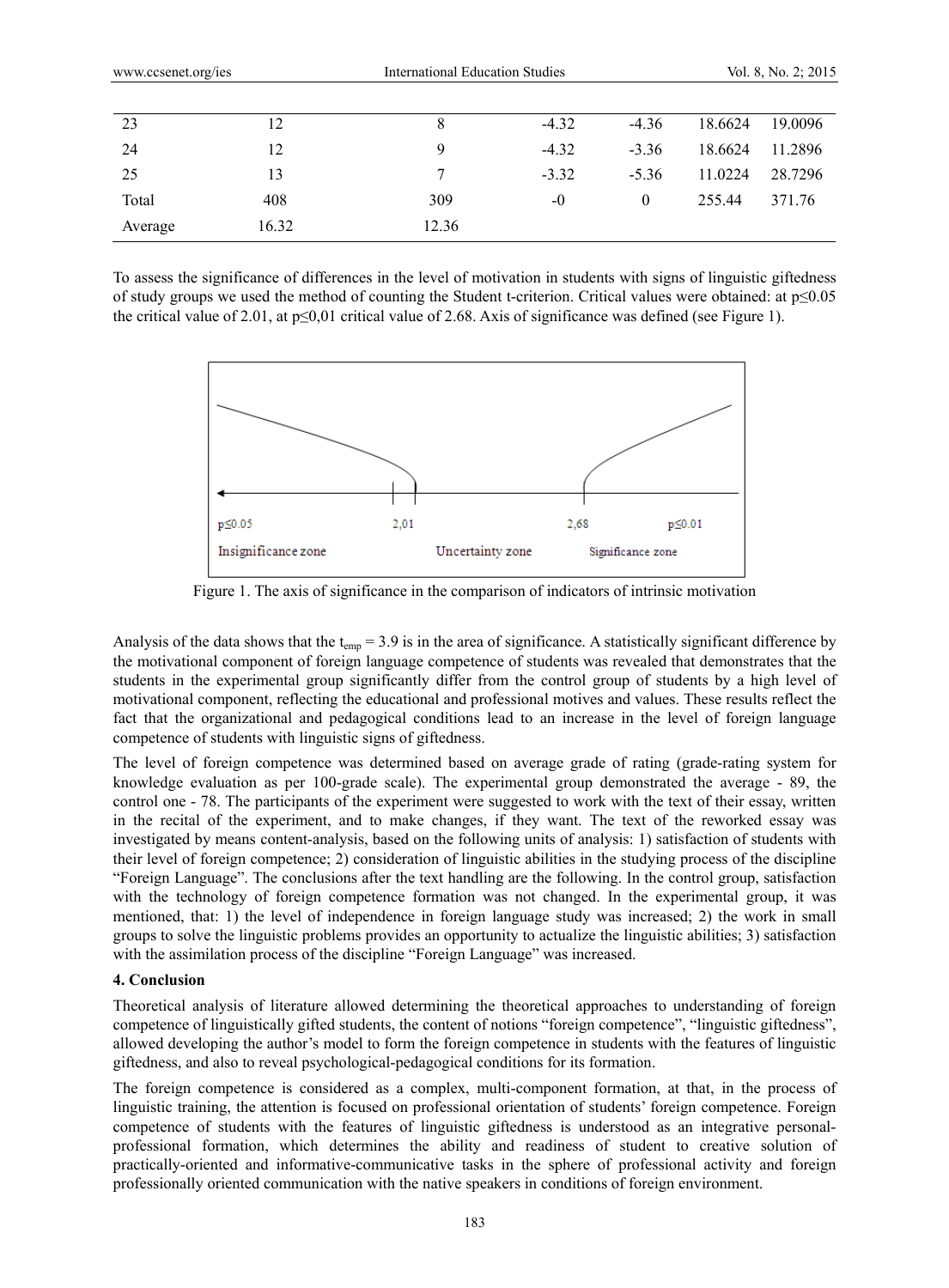The investigation determines, that the students with the features of linguistic giftedness are characterized by the following individual-psychological traits: they have stable motivation to study the foreign language, the increased level of intellectual, communicative and linguistic abilities, demonstrate easiness and quickness of getting the linguistic knowledge, they are characterized by creativity in selection of ways to communicate in foreign language and effectiveness of language use in the process of professionally oriented foreign communication.

There were distinguished the organizational-pedagogical conditions, providing the formation of foreign competence in students with the features of linguistic giftedness; they are based on organization of educational process using the principles of discovery learning, the provision of creative foreign didactic environment. A didactic condition to develop the foreign competence in students with the features of linguistic giftedness are the developing technologies, based on active, reflexive-pragmatist and informative-communicative forms and methods of education.

At the stage of ascertaining experiment, at determination of initial level, structure and content of foreign competence in students with the features of linguistic giftedness, we faced some problems in research. It turned out that it is difficult to describe the criteria, indices and methods of evaluation of foreign competence in students with the features of linguistic giftedness, as the foreign competence and linguistic giftedness have complex integrated nature.

A level analysis of components of foreign competence in students with the features of linguistic giftedness showed, that the cognitive component, reflecting professional and linguistic knowledge, the operational-effectual component, reflecting the ability to implement foreign professional communication, motivational-valueconscious component, reflecting educational-professional motives and values, are at advanced development level. The highest level of development was revealed per cognitive component of foreign competence, demonstrating the domination of "knowledge" model of modern education. A reflexive component of foreign competence, reflecting the ability for self-analysis, the ability to determine individually your own educational path - to set goals, to bear responsibility for the final result - is at optimal level of development in students with the features of linguistic giftedness. These results show, that students with the features of linguistic giftedness, in the course of acquisition of the discipline "Foreign Language", assimilate those components of the foreign competence to a greater extent, that are connected with knowledge acquisition, the ability to use them in foreign-professional communication, the ability to fulfill self-regulation of educational-professional activity. However, a reflexive component of foreign competence, shown in the ability to plan and to control the intermediate and final results of activity, in adequacy of self-concept and formedness of subjective criteria of educational activity success, in self-sufficiency and independence in the process of fulfillment of educational-professional tasks, requires further development.

#### **References**

- Alderson, J. C., & Beretta, A. (1992). *Evaluating Second Language Education*. Cambridge: Cambridge University Press. http://dx.doi.org/10.1017/CBO9781139524575
- Andrienko, A. S. (2006). *Development of foreign professional communicative competence in students of Technical Higher Professional Institute (based on credit-module educational technology)* (M. S. thesis, Rostov-on-Don).
- Baguzina, E. I. (2012). *Web-quest technology as a didactic mean to form the foreign communicative competence: As exemplified by the students on non-language institute* (PhD thesis, MSU, Moscow).
- Canale, M., & Swain, M. (1980). Theoretical Bases of Communicative Approaches to Second Language Teaching and Testing. *Applied Linguistics, 1*, 1-47. http://dx.doi.org/10.1093/applin/I.1.1
- Dubovitskaya, T. D. (2002). Diagnostic Technique for Orientation of Educational Motivation. *Psychological Science and Education, 2*, 42-45.
- Galimzyanova, I. I. (2009). *Pedagogical system of foreign communicative competence formation in future engineers* (M.S. thesis, Kazan).
- Gez, N. I. (1985). Formation of Communicative Competence as an Object of Methodological Investigation. *Foreign Languages at School, 2*, 18.
- Hutchinson, T., & Waters, A. (1987). English for Special Purposes: A Learning-Centered Approach. Cambridge. http://dx.doi.org/10.1017/CBO9780511733031
- Kasper, G., & Kellerman, E. (1997). *Communication Strategies: Psycholinguistic and Sociolinguistic Perspectives*. New York: Addison Wesley Longman. http://dx.doi.org/10.1017/s0272263199244063